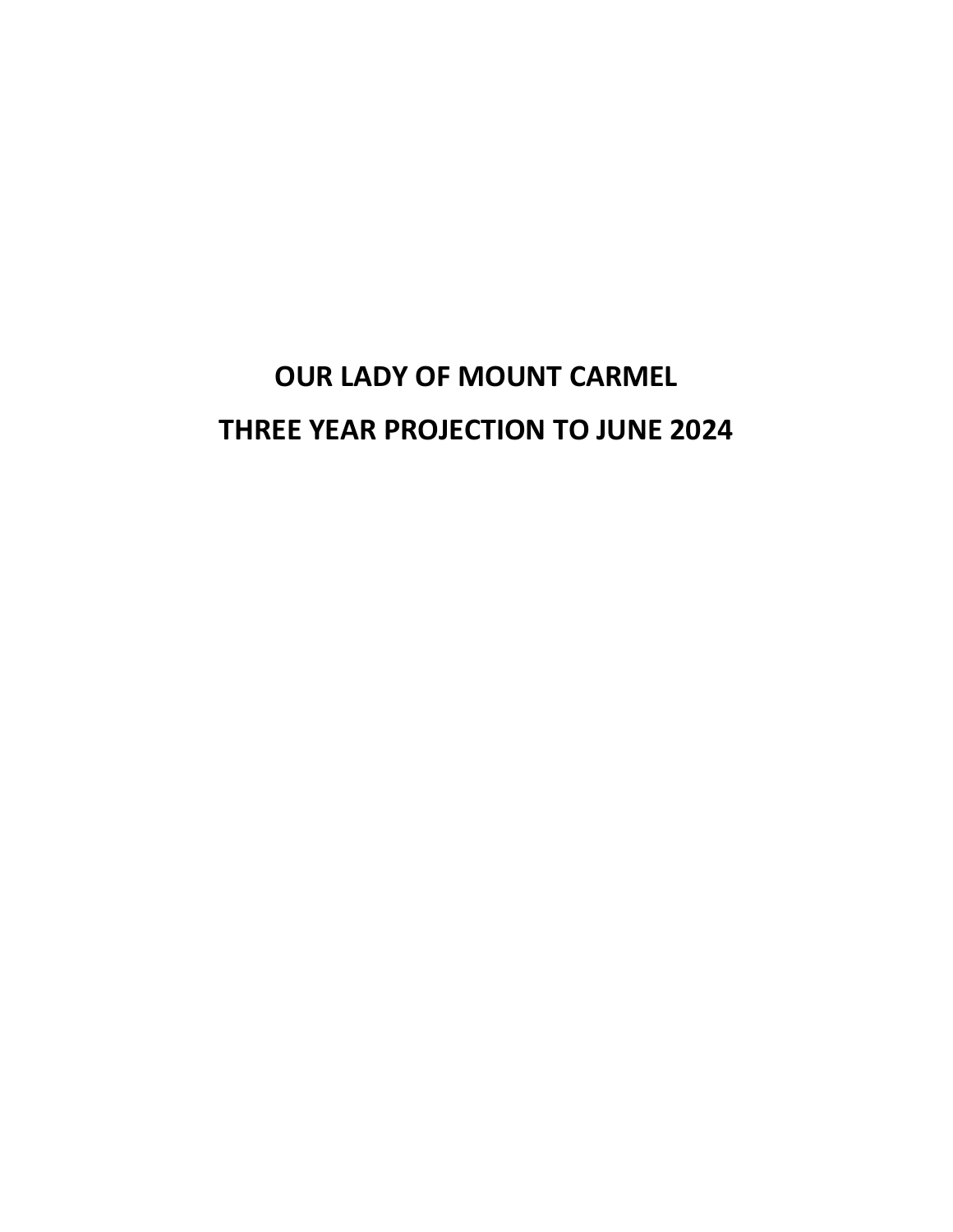## OUR LADY OF MOUNT CARMEL

## THREE YEAR PROJECTION TO JUNE 30, 2024

Attached is a financial projection through the end of fiscal 2024. This will include sale of all properties. The projection will give us an idea where we stand as far as being able to afford repairs and getting to break even from regular operations.

## **Significant assumptions:**

Annual Collections stay the same, \$224,400 for offertory, \$2,000 grand annual and \$18,926 for the renovation fund.

Lease income will decrease. The Day Care facility lease at the old St Matthew School will end in September 2022. The lease at the old St Angela School continues for 60+ more years and the rent increases, by contract, by 2.5% per year.

Interest income will depend on the investments we make. We will have approximately \$2.5 million in restricted funds from sales at June 30, 2023. The archdiocese only allows investment in their savings account or CIF funds (3 funds-a short term fund, intermediate fund and long term fund). We will have to consider the level of risk we are willing to take.

Staffing-will consist of one full time priest and one half time priest. There will be the equivalent of 3.35 staff people-administrator (.82), cook (.75), business manager (.5), maintenance-2 part time staff (.84) and religious ed (.25) and music (.18).(FTE in parentheses)

Insurance costs will decline with the corrections this year (savings of \$46+ thousand) and the sale of the St Matthew properties.

There was a conditions assessment done in 2019 for St Angela's Rectory and Church. There are over \$600,000 of identified repairs to be done in the next 2 ½ years plus the cost of the new fire alarm system.

## **Initial Assessment**

All debt will be repaid from the property sales. Sales prices are \$4,250,000 for the St Matthews properties and \$550,000 for Fremont St. We will have enough available cash to meet identified repairs. The restricted funds from property sales will be approximately \$2.5 million. Operations before interest income will produce a loss in the \$100,000 range. If earnings on the restricted funds average 4% per year, then break even would be attainable.

One unknown is how the potential \$571 thousand pension liability will be satisfied.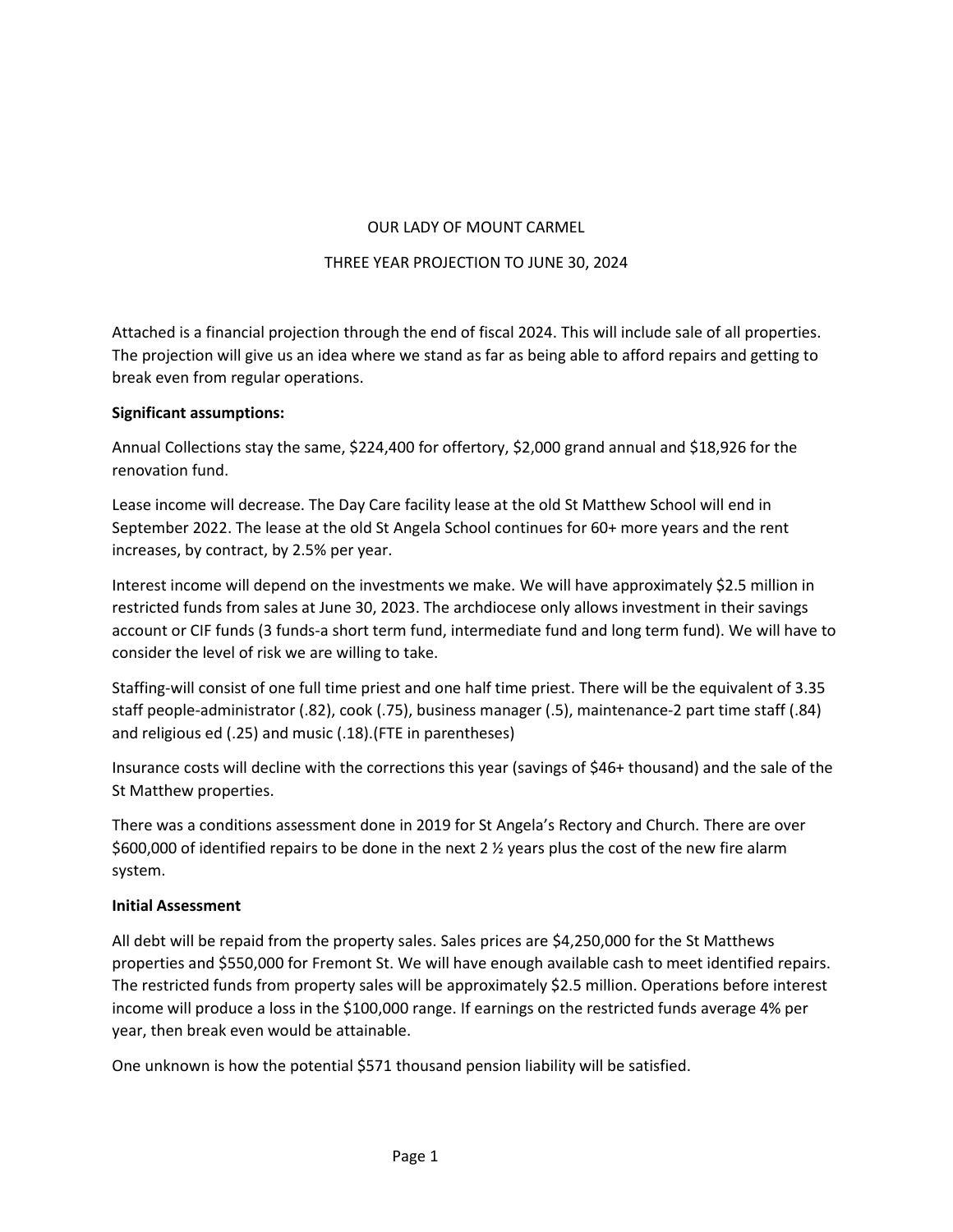#### **OUR LADY OF MOUNT CARMEL PARISH 3 YEAR PROJECTION TO FISCAL YEAR ENDED JUNE 30, 2024**

|                                            |                                          | <b>FISCAL</b>  | <b>FISCAL</b> |                |               |
|--------------------------------------------|------------------------------------------|----------------|---------------|----------------|---------------|
|                                            |                                          | <b>YEAR</b>    | <b>YEAR</b>   | Projection:    | Projection:   |
|                                            |                                          | 2021           | 2022          | 2023           | 2024          |
| PARISH REVENUE-REGULAR                     |                                          | <b>ACTUAL</b>  | <b>BUDGET</b> |                |               |
| Offertory                                  |                                          | \$231,358      | \$224,400     | \$224,400      | \$<br>224,400 |
| <b>Grand Annual</b>                        |                                          | 1,754          | 2,000         | 2,000          | 2,000         |
| Renovation fund                            |                                          | 17,581         | 18,926        | 18,926         | 18,926        |
|                                            | Funerals, sacraments and mass intentions | 36,802         | 30,000        | 30,000         | 30,000        |
| Lease income                               |                                          | 140,344        | 217,045       | 150,634        | 129,800       |
| RCAB support                               |                                          | 66,999         | 57,000        |                |               |
| Interest income                            |                                          |                |               | 10,000         | 30,500        |
| Other                                      |                                          | 7,783          | 4,000         | 4,000          | 4,000         |
| Total revenue                              |                                          | 502,621        | 553,371       | 439,960        | 439,626       |
| <b>PARISH EXPENSES-REGULAR</b>             |                                          |                |               |                |               |
| Staff compensation                         |                                          | 221,125        | 185,062       | 146,036        | 150,417       |
| Staff benefits                             |                                          | 45,467         | 39,916        | 31,625         | 32,625        |
| Clergy compensation                        |                                          | 68,751         | 63,200        | 61,909         | 63,766        |
| Clergy benefits                            |                                          | 17,640         | 20,675        | 34,115         | 35,821        |
| Maintenance-                               | <b>Building</b>                          | 35,847         | 8,000         | 32,000         | 32,000        |
|                                            | Grounds                                  | 3,939          | 3,900         | 8,800          | 8,800         |
|                                            | Trash                                    | 3,691          | 600           | 1,320          | 1,320         |
| Insurance                                  |                                          | 126,769        | 126,764       | 85,392         | 70,199        |
| Utilities and telephone                    |                                          | 49,291         | 45,096        | 45,096         | 45,096        |
| Household                                  |                                          | 5,990          | 6,000         | 6,000          | 6,000         |
| Weekly envelopes                           |                                          | 15,297         | 10,000        | 10,000         | 10,000        |
| Interest expense                           |                                          | 39,128         | 27,179        | 17,600         |               |
| Central ministry tithe                     |                                          | 24,296         | 29,759        | 15,125         |               |
| Central ministry rental tax                |                                          | 10,500         | 5,000         | 16,095         | 25,487        |
| Office                                     |                                          | 10,875         | 11,500        | 11,500         | 11,500        |
| Altar supplies, misalettes, flowers, music |                                          | 15,818         | 7,200         | 7,200          | 7,200         |
| Religious education                        |                                          | 1,631          | 600           | 600            | 600           |
| Miscellaneous                              |                                          | 20,299         | 1,200         | 1,200          | 1,200         |
| Toal expense                               |                                          | 716,354        | 591,651       | 531,614        | 502,032       |
| NET BEFORE OTHER                           |                                          | (213, 733)     | (38, 280)     | (91, 654)      | (62, 406)     |
| OTHER INCOME (EXPENSE):                    |                                          |                |               |                |               |
| Capital acquisitions                       |                                          | (173, 423)     | (40,000)      | (40,000)       | (640,000)     |
| Commission on St Angela School rental      |                                          | (141, 386)     |               |                |               |
| Pension-prior years                        |                                          | $\overline{a}$ | (30,000)      | (30,000)       | (30,000)      |
| Gain on sale of land                       |                                          | 116,296        | 855,920       | 3,977,610      | 0             |
| RCAB debt forgiveness                      |                                          |                |               | 332,108        |               |
| SBA Loan forgiveness                       |                                          | 73,745         |               |                |               |
| Insurance settlement St Angela School      |                                          | 506,821        |               |                |               |
| <b>TOTAL OTHER</b>                         |                                          | 382,053        | 785,920       | 4,239,718      | (670,000)     |
| NET                                        |                                          | 168,320        | 747,640       | 4,148,064      | (732, 406)    |
| Net closed facility cost                   |                                          |                | 90,874<br>Ş   | not calculated |               |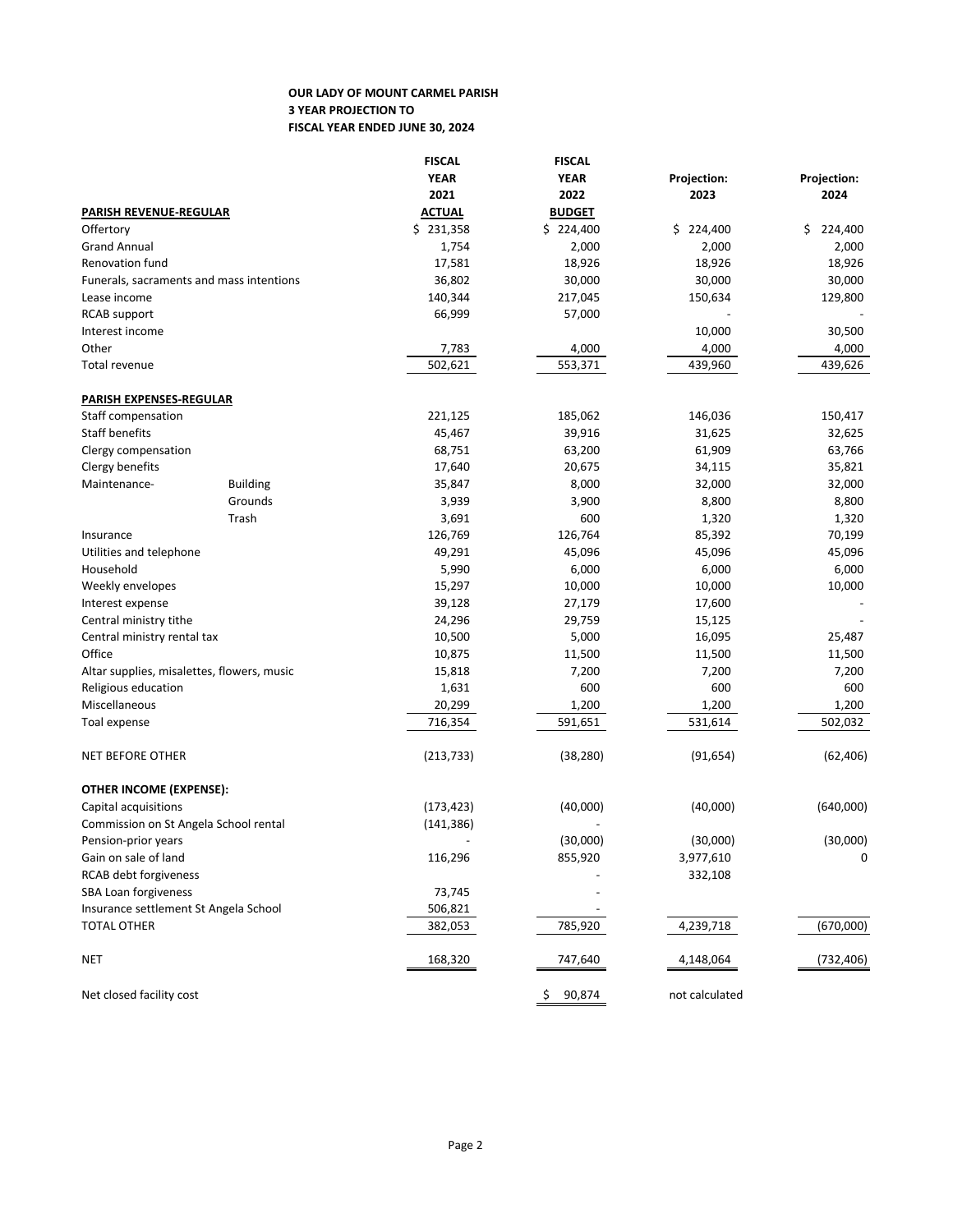#### **OUR LADY OF MOUNT CARMEL PARISH 3 YEAR PROJECTION TO JUNE 30, 2024 BALANCE SHEETS**

|                                            | <b>ACTUAL</b><br>6/30/2021 | <b>BUDGET</b><br>6/30/2022 | <b>CHANGE</b> | Projection<br>6/30/2023  | <b>CHANGE</b> | Projection<br>6/30/2024 | <b>CHANGE</b> |
|--------------------------------------------|----------------------------|----------------------------|---------------|--------------------------|---------------|-------------------------|---------------|
| <b>Bank balances:</b>                      |                            |                            |               |                          |               |                         |               |
| Operating                                  | \$<br>14,744               | Ś.<br>22,232               | Ś.<br>7,488   | 22,232<br>Ś.             | \$<br>٠       | \$<br>$22,232$ \$       |               |
| <b>Renovation fund</b>                     | 24,359                     | 24,359                     |               | 24,359                   |               | 24,359                  |               |
| Savings-RCAB                               | 271,965                    | 141,965                    | (130,000)     | 1,007,535                | 865,570       | 305,129                 | (702, 406)    |
| <b>Restricted funds:</b>                   |                            |                            |               |                          |               |                         |               |
| Tenant deposit                             | 61,010                     | 61,010                     |               | 61,010                   |               | 61,010                  |               |
| Funds from sales                           | 58,242                     | 486,202                    | 427,960       | 2,475,007                | 1,988,805     | 2,475,007               |               |
| Total assets                               | 430,320                    | 735,768                    | 305,448       | 3,590,143                | 2,854,375     | 2,887,737               | (702, 406)    |
| Accounts payable                           | 38,798                     | 37,238                     | (1,560)       | 37,238                   |               | 37,238                  |               |
| Special collections-due RCAB               | 41,667                     | $\overline{\phantom{a}}$   | (41, 667)     |                          |               |                         |               |
| Tenant security deposit                    | 61,010                     | 61,010                     |               | 61,010                   |               | 61,010                  |               |
| Accrued other                              | 11,812                     | 41,812                     | 30,000        | 71,812                   | 30,000        | 101,812                 | 30,000        |
| Debt                                       | 1,752,654                  | 1,323,689                  | (428, 965)    | $\overline{\phantom{a}}$ | (1,323,689)   |                         |               |
| <b>Total liabilities</b>                   | 1,905,941                  | 1,463,749                  | (442, 192)    | 170,060                  | (1, 293, 689) | 200,060                 | 30,000        |
| Net assets (deficit)                       | (1,475,621)                | (727, 981)                 | 747,640       | 3,420,083                | 4,148,064     | 2,687,677               | (732, 406)    |
| Total liabilities and net assets (deficit) | 430,320                    | 735,768                    | 305,448       | 3,590,143                | 2,854,375     | 2,887,737               | (702, 406)    |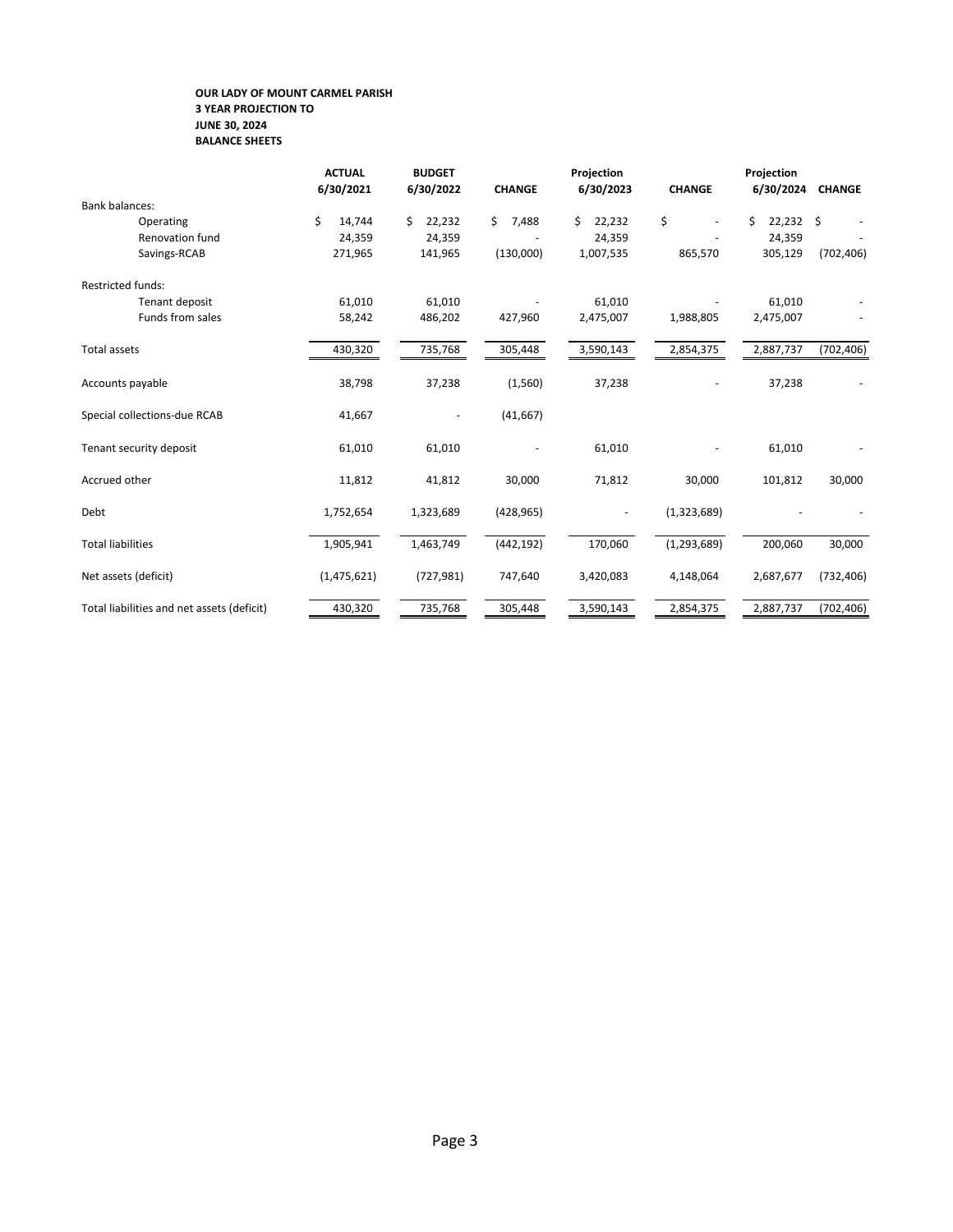|                           | OLMC<br>3 YEAR PROJECTION TO 2024<br>Staffing |  |                        |  |             |  |  |
|---------------------------|-----------------------------------------------|--|------------------------|--|-------------|--|--|
|                           |                                               |  |                        |  | (3% higher) |  |  |
|                           | FTE.                                          |  | FY 2023                |  | FY 2024     |  |  |
| 1.5 Clergy                | 1.5                                           |  | $$61,909$ \$           |  | 63,766      |  |  |
| Admin, Business Mgr, Cook |                                               |  | $2.1 \div 87,380 \div$ |  | 90,001      |  |  |
| Religious Ed              | 0.25                                          |  | 12,064                 |  | 12,426      |  |  |
| Music                     | 0.18                                          |  | 11,752                 |  | 12,105      |  |  |
| Maintenance               | 0.84                                          |  | 34,840                 |  | 35,885      |  |  |
|                           |                                               |  |                        |  |             |  |  |
| <b>Total Staff</b>        |                                               |  | $3.35$ \$ 146,036 \$   |  | 150,417     |  |  |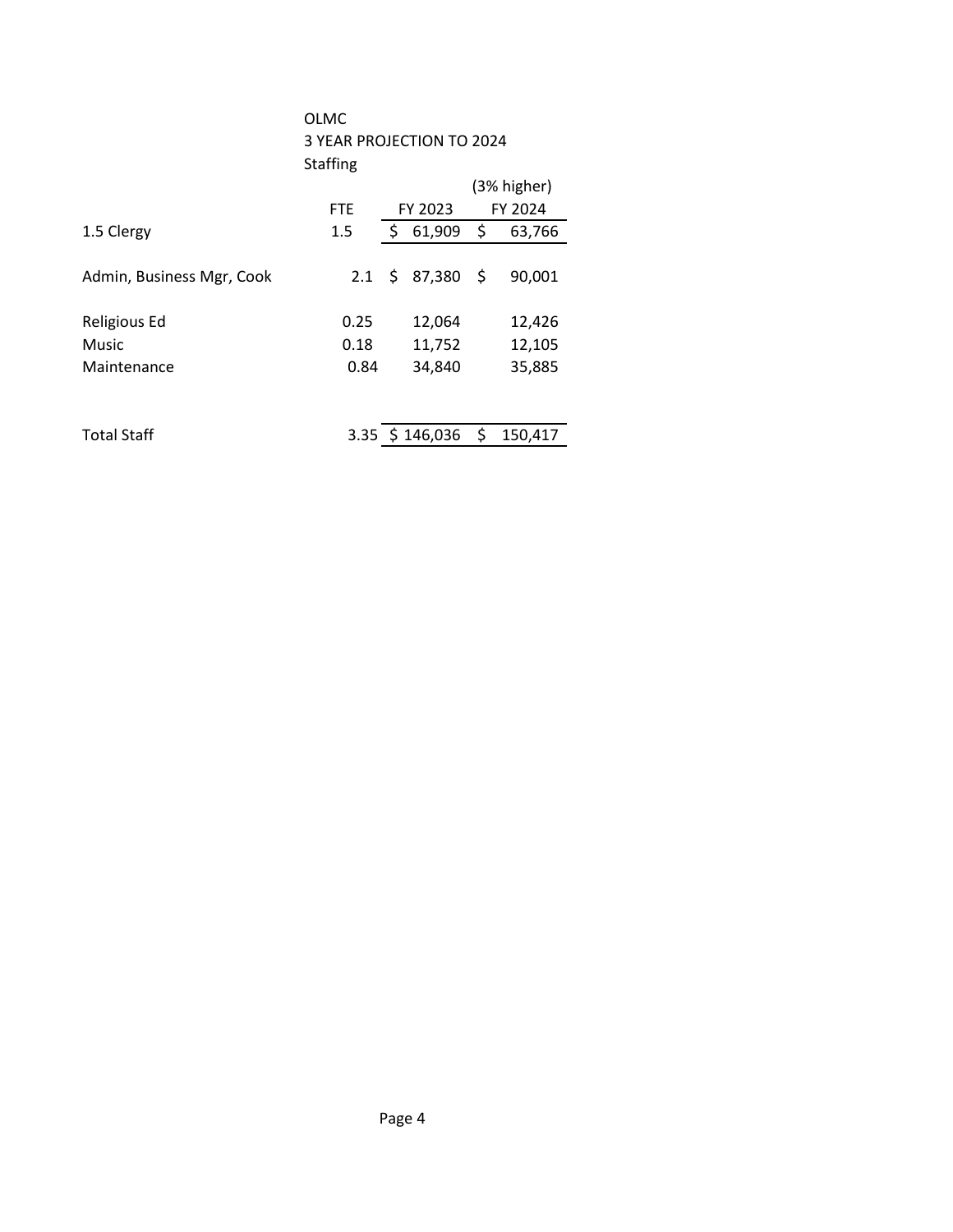# OLMC 3 YEAR PROJECTION TO 2024 Utilities and Phone

|           | <b>FISCAL</b><br><b>YEAR</b><br>2021<br><b>ACTUAL</b> | <b>FISCAL</b><br><b>YEAR</b><br>2022<br><b>BUDGET</b> | <b>Projection:</b><br>2023 | Projection:<br>2024 |
|-----------|-------------------------------------------------------|-------------------------------------------------------|----------------------------|---------------------|
| Heat      | 26,453                                                | 25,380                                                | 25,380                     | 25,380              |
| Electric  | 11,100                                                | 10,596                                                | 10,596                     | 10,596              |
| Water     | 6,453                                                 | 3,600                                                 | 3,600                      | 3,600               |
| Total     | 44,006                                                | 39,576                                                | 39,576                     | 39,576              |
| Telephone | 5,285<br>49,291                                       | 5,520<br>45,096                                       | 5,520<br>45,096            | 5,520<br>45,096     |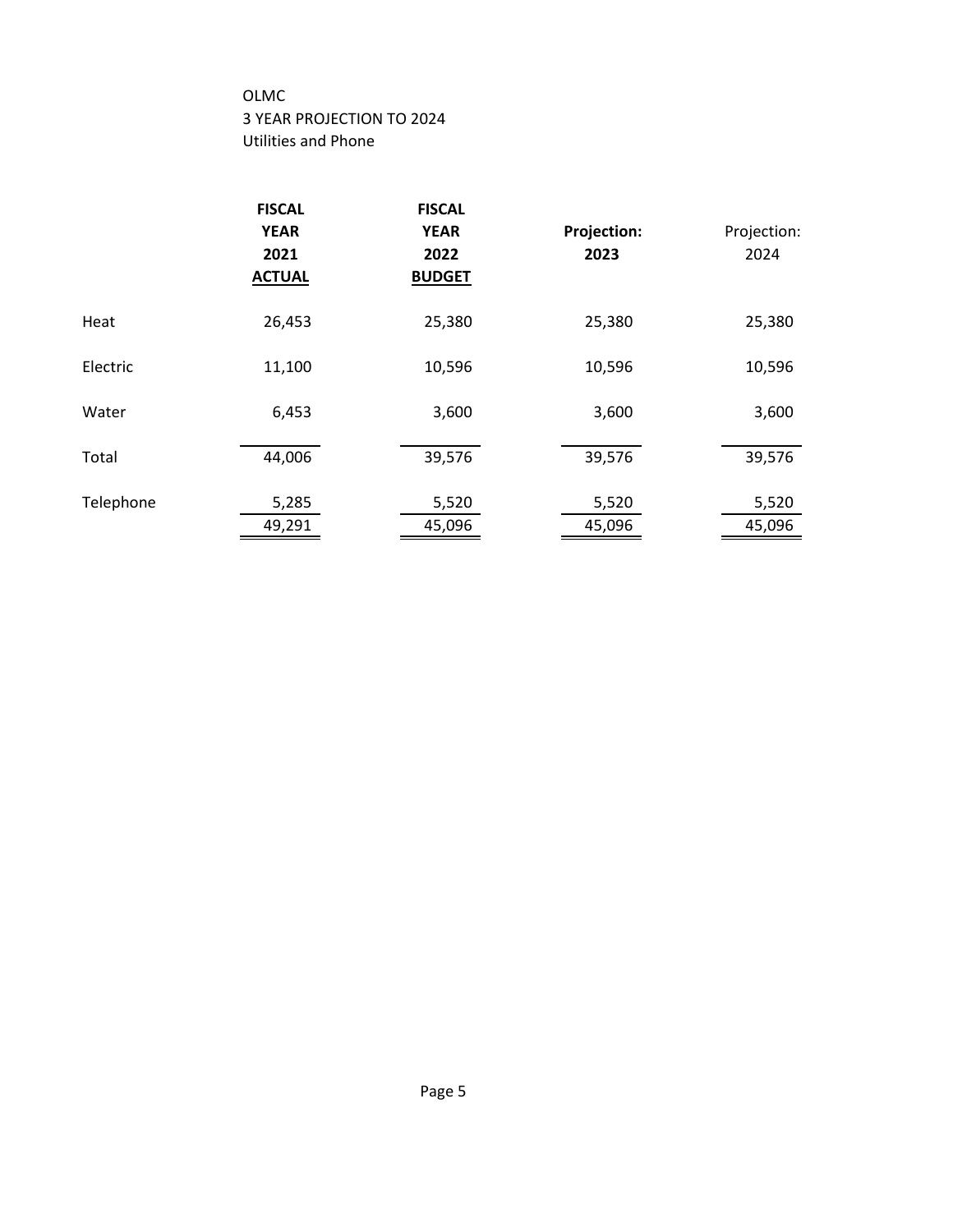# OLMC 3 YEAR PROJECTION TO 2024 Insurance Cost

| St Angela  | FY 2022<br>Start of<br>Year<br>55,502 | Adjustments:<br>Convent<br>(1, 453) | Value Review | End of<br>FY 2022<br>54,049 | 10% Incr | Start<br>FY 2023<br>59,454 | sale 12/2022 | FY 2023<br>59,454 | 10% Incr | FY 2024<br>65,399 |
|------------|---------------------------------------|-------------------------------------|--------------|-----------------------------|----------|----------------------------|--------------|-------------------|----------|-------------------|
| St Matthew | 87,634                                | (4, 248)                            | (44, 408)    | 38,979                      | 10% Incr | 42,876                     | (21, 438)    | 21,438            |          | 0                 |
| Misc       | 4,368                                 |                                     |              | 4,368                       |          | 4,500                      |              | 4,500             |          | 4,800             |
| Total      | 147,504                               | (5,701)                             | (44, 408)    | 97,396                      |          | 106,830                    | (21, 438)    | 85,392            |          | 70,199            |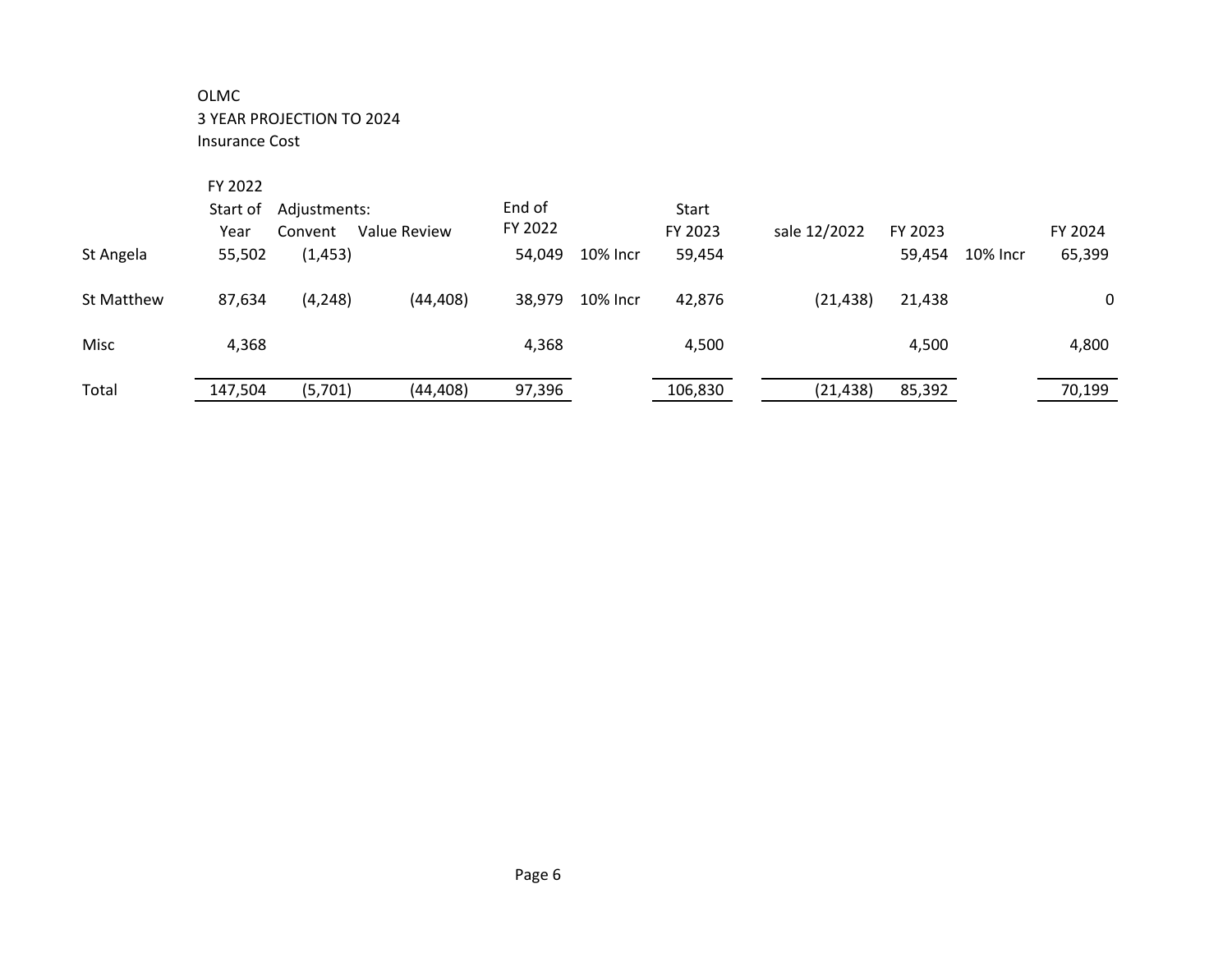# OLMC 3 YEAR PROJECTION TO 2024 TITHE AND TAX

|                    |                                | 3 year average, 2022 based on 2018-2020          |            |         |         |         |           |  |  |  |
|--------------------|--------------------------------|--------------------------------------------------|------------|---------|---------|---------|-----------|--|--|--|
|                    |                                | deduct endowment 1/5 up to date of calc Mar xxxx |            |         |         |         |           |  |  |  |
|                    | <b>Central Ministry tithe:</b> |                                                  |            |         |         |         |           |  |  |  |
|                    | Year                           | 2018                                             | 2019       | 2020    | 2021    | 2022    | 2023      |  |  |  |
| Offertory/GA       |                                | 380,292                                          | 319,205    | 228,148 | 233,112 | 226,400 | 226,400   |  |  |  |
| <b>Tithe</b>       | Average                        |                                                  |            |         | 309,215 | 260,155 | 229,220   |  |  |  |
|                    | Deduction                      |                                                  |            |         | 11,630  | 108,903 | 506,664   |  |  |  |
|                    | <b>Base</b>                    |                                                  |            |         | 297,585 | 151,252 | (277,444) |  |  |  |
| <b>Tithe</b>       |                                |                                                  |            | 10%     | 29,759  | 15,125  |           |  |  |  |
|                    |                                |                                                  |            | Year    | 2022    | 2023    | 2024      |  |  |  |
|                    | <b>Endowment additions:</b>    |                                                  |            |         |         |         |           |  |  |  |
|                    |                                | 2021 sale                                        | 58,148     |         | 11,630  | 11,630  | 11,630    |  |  |  |
|                    |                                | 2022 sale                                        | 486,365    |         |         | 97,273  | 97,273    |  |  |  |
|                    |                                | 2023 sale                                        | 1,988,805  |         |         |         | 397,761   |  |  |  |
|                    |                                |                                                  |            |         | 11,630  | 108,903 | 506,664   |  |  |  |
|                    | Year                           | 2018                                             | 2019       | 2020    | 2021    | 2022    | 2023      |  |  |  |
| <b>Rental tax:</b> |                                | 44,221                                           | 60,500     | 67,400  | 140,344 | 217,045 | 150,634   |  |  |  |
|                    |                                |                                                  |            |         |         |         |           |  |  |  |
|                    | Average                        |                                                  |            |         | 57,374  | 89,415  | 141,596   |  |  |  |
|                    |                                |                                                  | Tax        | 18%     | 10,327  | 16,095  | 25,487    |  |  |  |
|                    |                                |                                                  | concession |         | 5,327   |         |           |  |  |  |
|                    |                                |                                                  | <b>Net</b> |         | 5,000   | 16,095  | 25,487    |  |  |  |
|                    |                                |                                                  |            | Year    | 2022    | 2023    | 2024      |  |  |  |